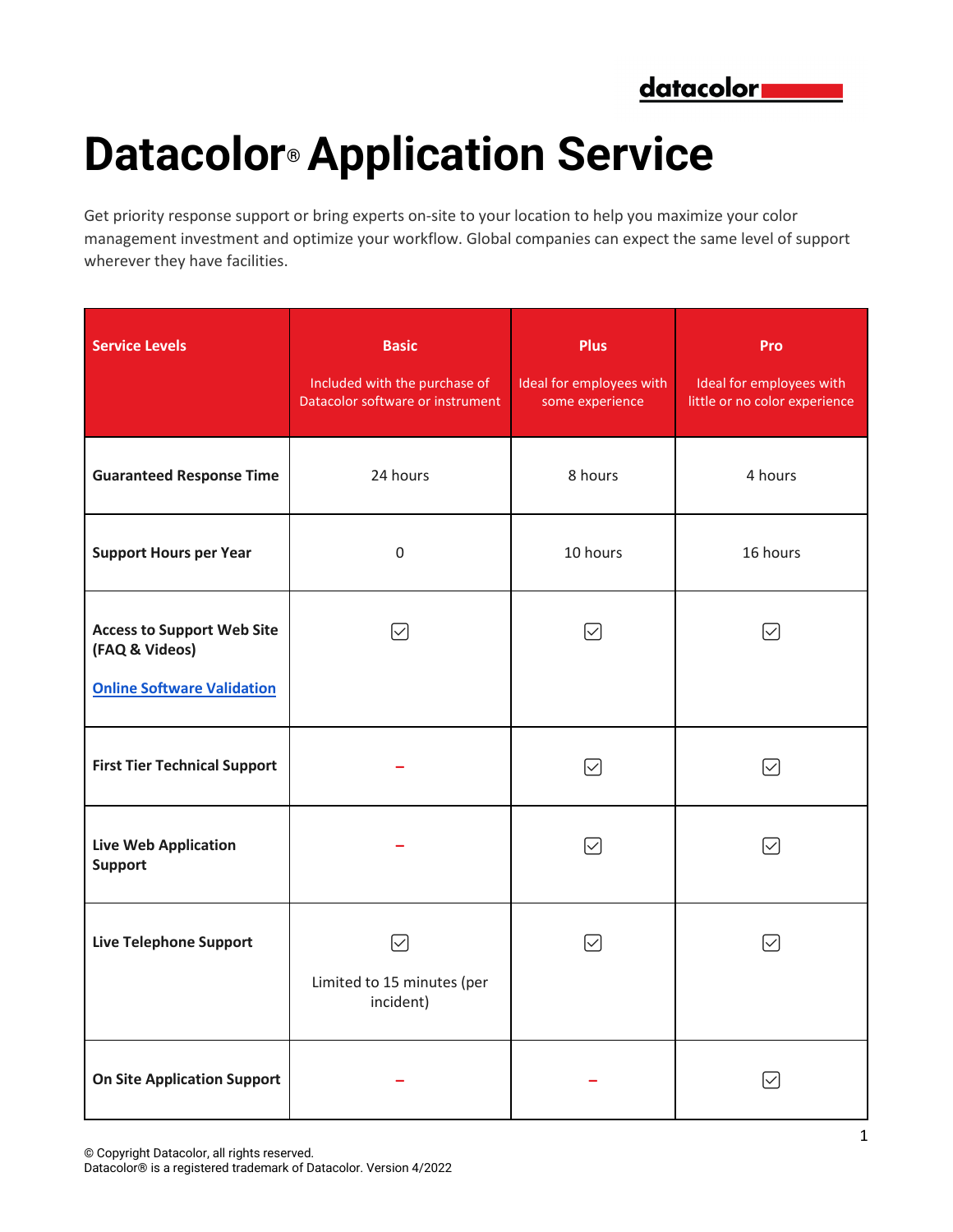

| <b>High Level Application</b><br><b>Support</b>        | <b>Basic</b> | <b>Plus</b>             | Pro                   |
|--------------------------------------------------------|--------------|-------------------------|-----------------------|
| <b>Software Installation</b>                           |              | ☑                       | ☑                     |
| <b>Training &amp; Training New</b><br><b>Employees</b> |              | ☑                       | ☑                     |
| Configuration                                          |              | ☑                       | ☑                     |
| <b>Database Evaluation</b>                             |              | ☑                       | ☑                     |
| <b>Match Performance</b><br>Optimization               |              | ☑                       | ☑                     |
| <b>Form Creation and</b><br><b>Modification</b>        |              | $\left \smile\right $   | ☑                     |
| <b>Assist In Data Security and</b><br><b>Recovery</b>  |              | $\mid\!\!\sqrt{ } \mid$ | $\left \smile\right $ |
| <b>Data Communication to</b><br><b>POS</b>             |              | ☑                       | ☑                     |
| <b>Workflow Analysis</b>                               |              | ☑                       | ☑                     |
| <b>Worry Free File Transfer</b>                        |              | ☑                       | ☑                     |